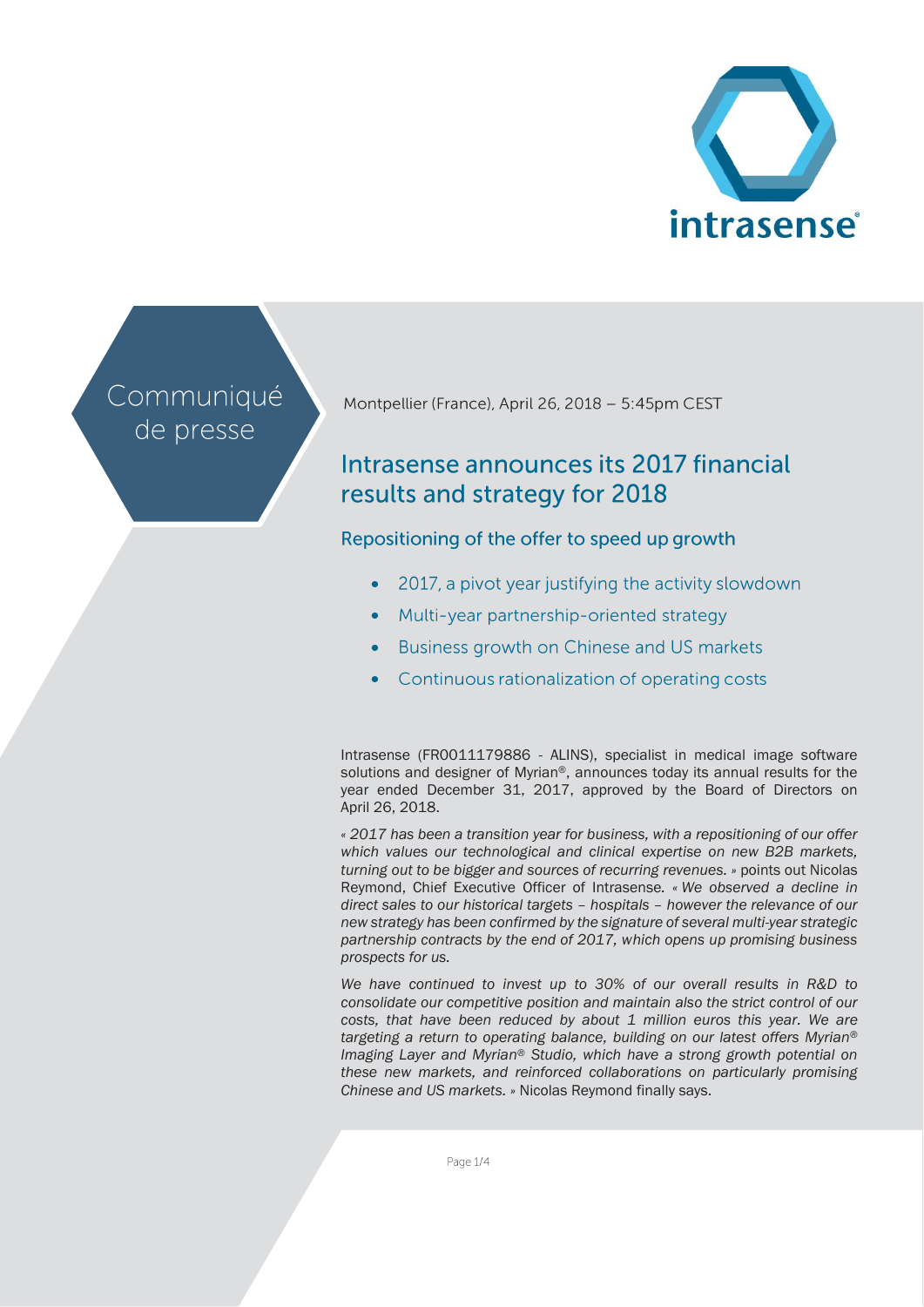

#### New strategy deployment

2017 marks a transition year for Intrasense group with the change in governance and the deployment of a new growth strategy.

Nicolas Reymond, appointed Chief Executive Director, has deployed a new strategy focused on three development axes:

- Implement a B2B partnership strategy with industrial players supported by the deployment of Myrian® new offers, Myrian® Studio and Myrian® Imaging Layer.
- Speed up the business growth on Chinese and US markets by capitalizing on the multi-year agreements recently signed with industrial companies such as MinFound Medical Systems and 12 Sigma Technologies.
- Keep on enriching Myrian® offer to consolidate its market position.

#### 2017, a transition year for turnover

By December 31, 2017, the turnover of Intrasense comes to 2,222 K€ against 3,015 K€ for the previous fiscal year. The decline of the direct sales to hospitals is one of the effects resulting from the deployment of the new B2B development model adopted by the company in the end of 2017. This strategy explains the drop in turnover of 26% over the year, to be considered as a period of transition.

The business activity with international industrial key accounts is now the main growth source, representing 41% of the turnover and an increase of +19 points. The developing of partnerships with industrial players generates a recurrence of revenues and is a very high leverage, a key condition for sustainable growth.

### Financial results for 2017

| In $k \in (Dec. 31)$        | 2017     | 2016     |
|-----------------------------|----------|----------|
| <b>Net sales</b>            | 2,222    | 3,015    |
| <b>Operating costs</b>      | 5,598    | 6,510    |
| <b>Operating profit</b>     | $-2,311$ | $-1,937$ |
| <b>Financial income</b>     | $-103$   | $-159$   |
| <b>Extraordinary income</b> | $-38$    | $-200$   |
| Research tax credit         | $+349$   | $+531$   |
| Net income                  | $-2,103$ | $-1,766$ |

Page 2/4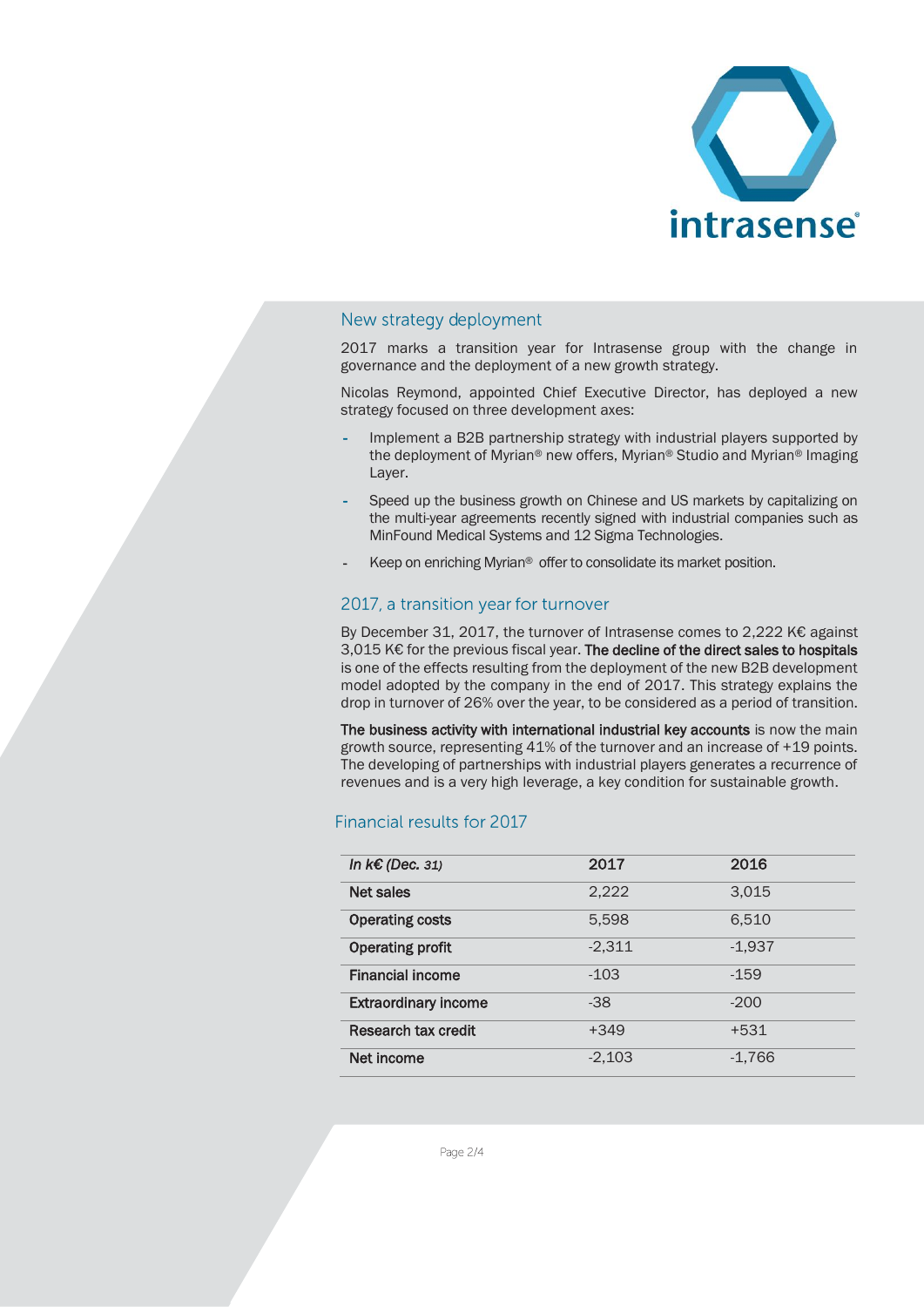

- The business volume in China which represents a priority lead market, accounts for 24% of the overall sales against 16% in 2017, supported by several multi-year contracts. The company is already present in more than 250 major hospitals and strengthens its position on this market. The 4-year cooperation contract signed at the end of 2017 with MinFound Medical Systems, leading manufacturer of medical imaging equipment, will be an excellent leverage for growth and distribution of Myrian® in China.
- The new Myrian<sup>®</sup> Studio offer has also made it possible for Intrasense to sign several multi-year partnership contracts for the development of innovative products such as with the American company 12 Sigma Technologies, pioneer in Artificial Intelligence, but also with Dutch spin-off Quantib that will also participate in Myrian® distribution.
- Investments in R&D remain stable and edge up +3% as compared to 2017 to value Myrian® technological competitive edge on its new markets. Additionally, we already have 3 international registered patents and several others are in progress.
- The strict cost rationalization is still ongoing in 2017, with a sharp reduction in the 'operating costs' by -14%.

Personnel expenses decline by -3.5% as compared to 2016, decrease which is still accelerating at the beginning of 2018, as a result of a company reorganization in the first quarter.

These joint efforts enable to limit the operating loss to -2.3 M€ (against -1.9 M€ in 2016) despite an activity slowdown over this transition year.

Considering the financial and exceptional results including the Research tax credit (CIR), the net loss amounts to -2.1 M€.

The weight of the cashflow over the assets levels off to 16% at the end of the fiscal year, against 13% in 2016.

#### Perspectives and sources of growth for 2018

The deep market changes occurring these days in the health field have resulted in the emergence of a totally new market situation, particularly positive for Intrasense. The product innovations and technological adjustments brought by the company put it in a leading top position to respond effectively to these new challenges.

Result of 14 years of research and development in medical imaging advanced visualization, Myrian® is now positioned as one of the most attractive independent solutions for industrial companies that want to integrate rapidly its technology into their own offer, to become leaders on their market.